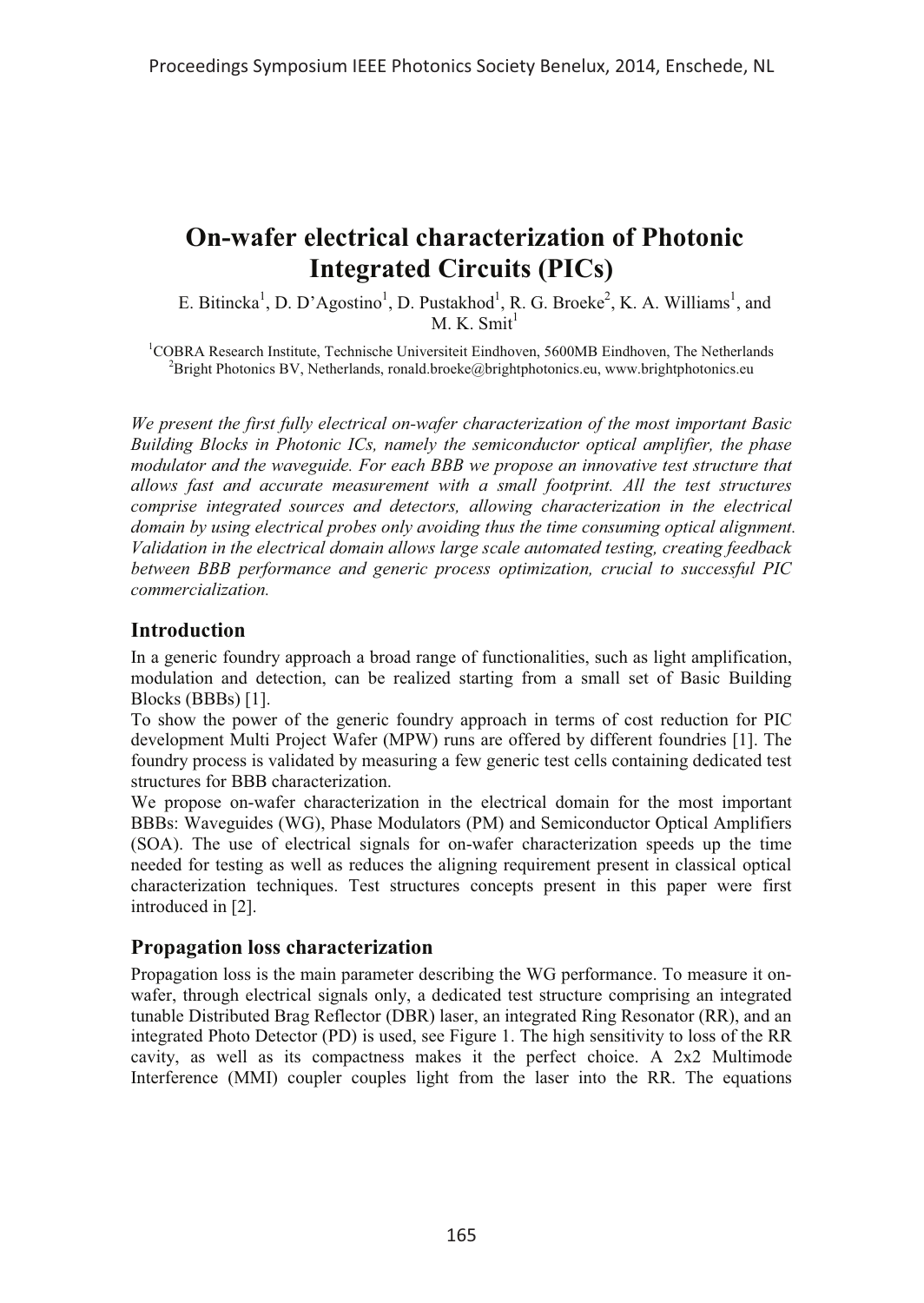describing the RR transmission that take into account the MMI excess loss, as well as the extinction ratio needed for calculating the WG propagation loss, is reported in [3]. MMI excess loss is detrimental to the waveguide propagation loss characterization. It adds to the WG propagation loss and is difficult to distinguish from waveguide loss [3].



Figure 1 Microscope photo of the realized test structure for on-wafer characterization of propagation loss.

To decouple waveguide propagation loss from MMI excess loss, two test structures with different RR perimeters (different propagation loss), but the same MMI are proposed. The ring perimeters differ by 2 mm (1.5 and 3.5 mm), sufficient to distinguish propagation loss from MMI excess loss. This test structure allows determining the WG propagation loss with an excellent improvement in measurement accuracy [3].

To characterize propagation loss electrically the DBR laser is biased above threshold. Its wavelength is tuned by applying a varying current to the phase section. The output power is measured as photo current at the reverse biased PD. The transmission for the two RRs, measured at the respective PDs as a function of the tuning current, is shown in Figure 2.



Figure 2 Electrically measured transmission for ring 1 (solid black) and for ring 2 (dashed black).

The propagation loss, measured with the test structure shown in Figure 1, is  $\alpha = 2.8 \pm 0.23$ dB/cm. The variation in propagation loss is due to reproducibility limits of MMIs closely spaced on the wafer [3]. The propagation loss as well as the MMI excess loss variations were verified with extra test structures present in the test cell [3].

# **Phase efficiency characterization**

Phase modulation efficiency is the main parameter that describes the phase modulator performance. To measure it on-wafer, through electrical signals only, a dedicated test structure comprising an integrated coupled cavity laser [4], a Mach-Zehnder Interferometer (MZI), and two integrated PDs are used, see Figure 3 (a). The MZI is composed of two 2x2 MMIs (the first as a splitter and the second as a combiner), and 1 mm long PMs. Optical fibers are not used for this all-electrical measurement, see Figure 3 (a).

To characterize phase efficiency electrically the integrated laser is biased above threshold.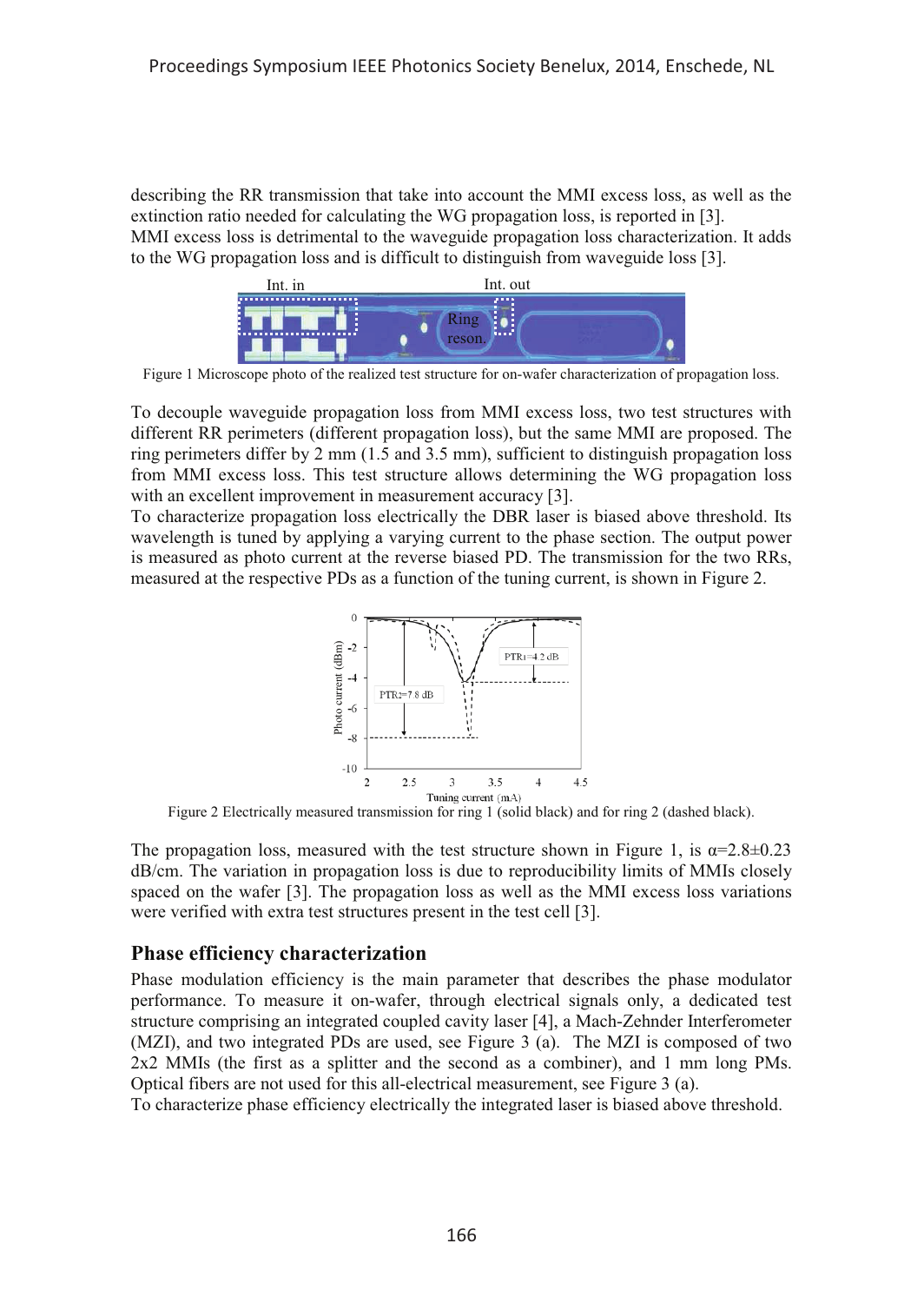Consequently at one of the PMs a varying current is applied. Similar curves are obtained applying a reverse voltage to the modulator.



Figure 3 Microscope photo of the realized test structure during on-wafer phase efficiency characterization (a), and electrically measured (dotted) vs. optically measured (solid) phase efficiency (b).

The output power is measured as photo current at the reversely biased PDs, dotted curves in Figure 3 (b). To compare the electrical measurements with optical measurements a second experiment is performed where the same procedure is repeated by coupling an external laser in the external input of the test structure instead, the solid curves in Figure 3 (b). The phase change efficiency, measured both electrically and optically, is  $\varphi$ =12.8 mA.

## **Modal gain characterization**

Net modal gain is an important parameter that describes the SOA performance. To measure it on-wafer, through electrical signals only, a dedicated test structure comprising an integrated multisection SOA in input, a large Free Spectral Range (FSR) Arrayed Waveguide Grating (AWG), and an array of integrated PDs in output is used, see Figure 4. To characterize modal gain we apply the Thomson method [5].



Figure 4 Microscope photo of the realized test structure for on-wafer modal gain characterization. Needles provide the electrical signals needed for the on-wafer characterization.

The integrated multisection SOA consists of electrically isolated SOAs of length (200-200 um). The large FSR AWG (160nm) has five channels centered at 1550 nm and channels spacing of 20 nm. It spectrally resolves the Amplified Spontaneous Emission (ASE) of the SOAs into the respective PD. The FSR is chosen to be large enough to capture most of the power emitted by the SOAs. To characterize the individual AWG passband response an external tunable source is coupled to the external input and the photocurrent is recorded from each PD. In Figure 5 (a) is shown the good match between the simulated AWG